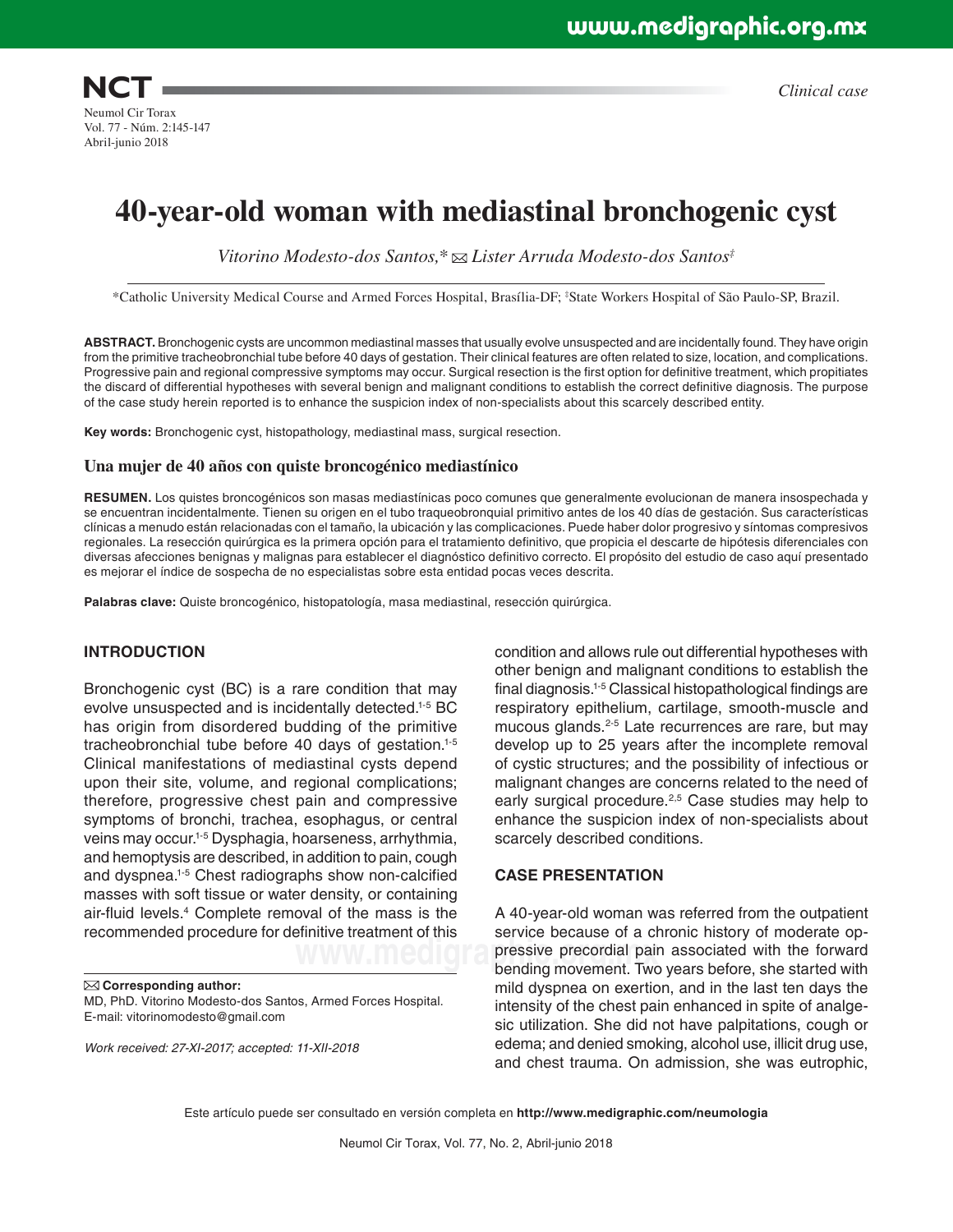temperature:  $36.8 \text{ °C}$ , blood pressure: 120 x 80 mmHg, heart rate: 80 bpm without heart murmurs, respiratory rate: 20 irpm; whereas  $SpO<sub>2</sub>$  and the rest of physical parameters were unremarkable. Routine laboratory tests, including NT-proBNP, D-dimmers, and the tumor biomarkers were within normal ranges. The electrocardiogram and the transthoracic echocardiogram were normal, but the frontal view of the plain chest radiography showed an ill-defined area of increased opacity at the silhouette of right atrial border (figure 1A). Furthermore, the computed tomography (CT) scans revealed a well delimited soft-tissue-attenuation mass adherent to the pericardial sac behind to the right atrium; and the cystic mass did not show contrast-enhancement in CT evaluation. Worthy of note, there was neither intrapericardial development nor significant compression of the surrounding vital structures of mediastinum by the long growing of the cystic mass. After confirming diagnosis, the mediastinal cyst was removed by posterolateral thoracotomy. Gross and histopathological features of the bronchogenic cyst are shown (figures 1B to 1D). Early postoperative hospital stay was unremarkable, and patient's discharge occurred on D5; moreover, longstanding outpatient control confirmed the absence of thoracic manifestations.

### **DISCUSSION**

This middle-aged woman presented longstanding thoracic symptoms related to the unsuspected mediastinal BC, which was incidentally detected during the analysis of an abnormal image observed in a chest plain radiography. This occurrence is accordingly with other described cases of thoracic BC diagnosed in the group of adult patients. Her symptoms were dull chest pain not responsive to common analgesics and breathlessness associated with physical efforts, which raised a challenging list of differential diagnoses including benign and malignant conditions. As occur in most of low-income regions, initial investigation was only by plain radiograph that showed abnormal image with water density adjacent to the right atrium, but the exact nature of the mass persisted as a conundrum. Computed tomography (CT) evaluation of the thorax in the case herein described revealed details of the mediastinal mass and thoracotomy was established as the best surgical procedure option, which was promptly performed with success. There was no involvement of lungs, esophagus or vessels by the round cystic mass adhered to the pericardial sac, and was totally removed with special concern on preservation of the cystic wall



**Figure 1.**

**A**: Plain radiograph of thorax shows a nonspecific image close to the right atrium (arrows); **B**: Gross aspect of the excised cyst measuring 5.5 x 5.0 cm; **C** and **D**: Photomicrographs of samples from cystic wall revealing bronchial structure with ciliated pseudostratified columnar epithelium, submucosal bundles of smooth muscle, cartilage plates and mucous glands, characteristic features of bronchogenic cyst (H & E, high-power).